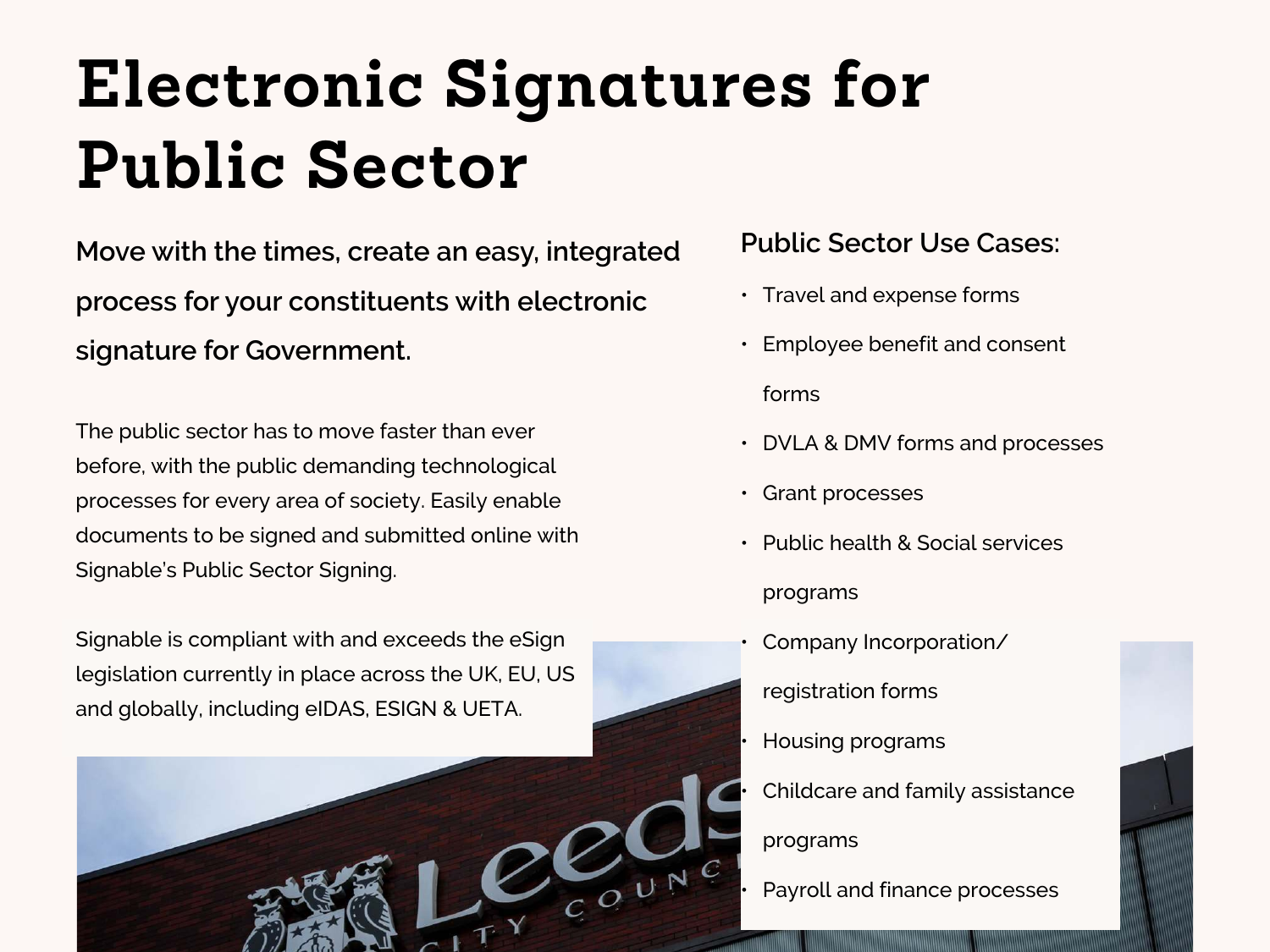# **How do eSignatures help?**

**Faster than faxing, more secure than the postal service and easier than emailing**

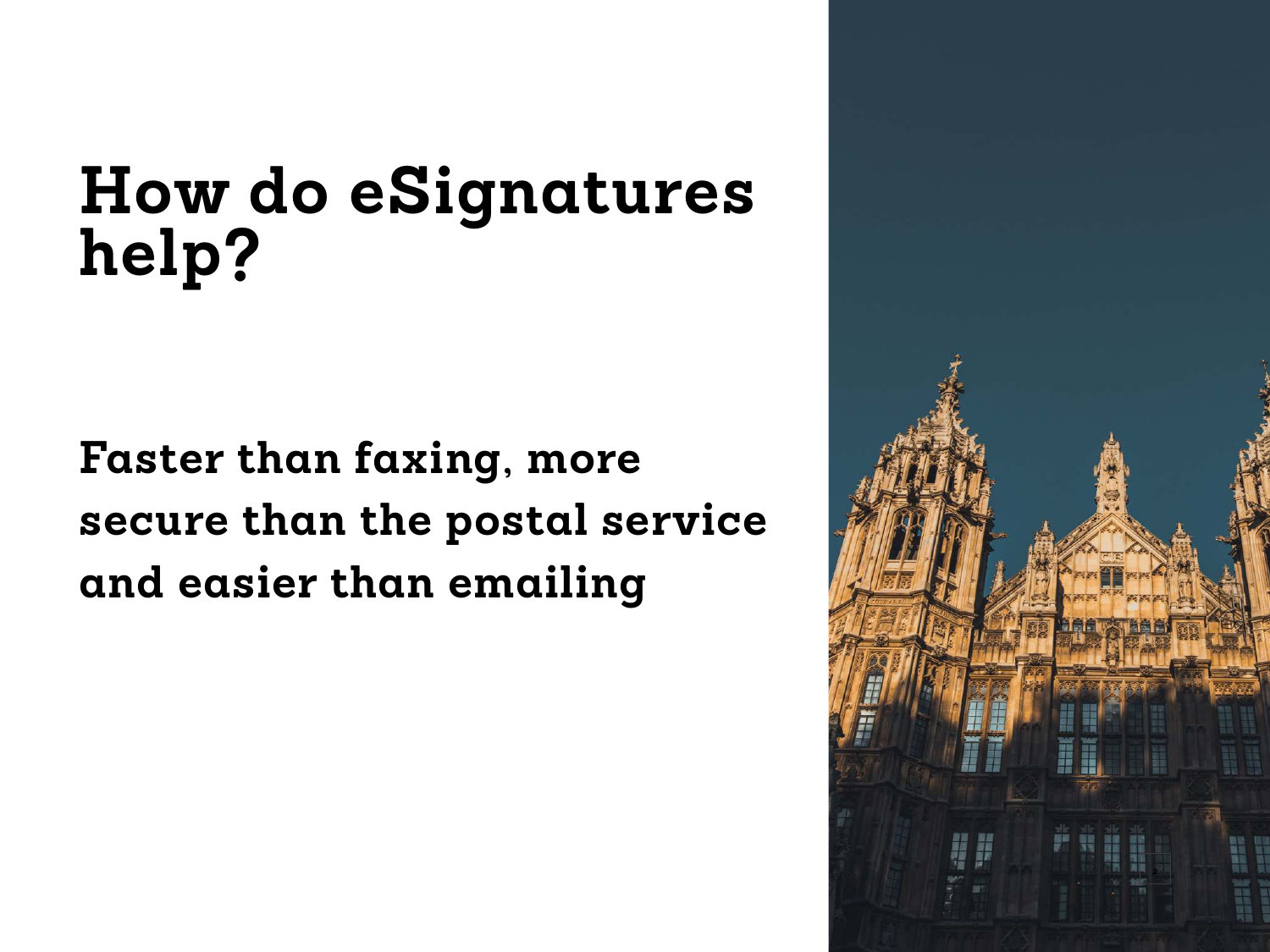### **Improve public processes with 21st century tools**

The demand for electronic process that can be completed at anytime has risen considerably in recent years.

Consumers have come to expect the ease that digital gives.

Using electronic signatures not only satisfies the need for digital, but also saves hours of processing and filing time for public sector workers.

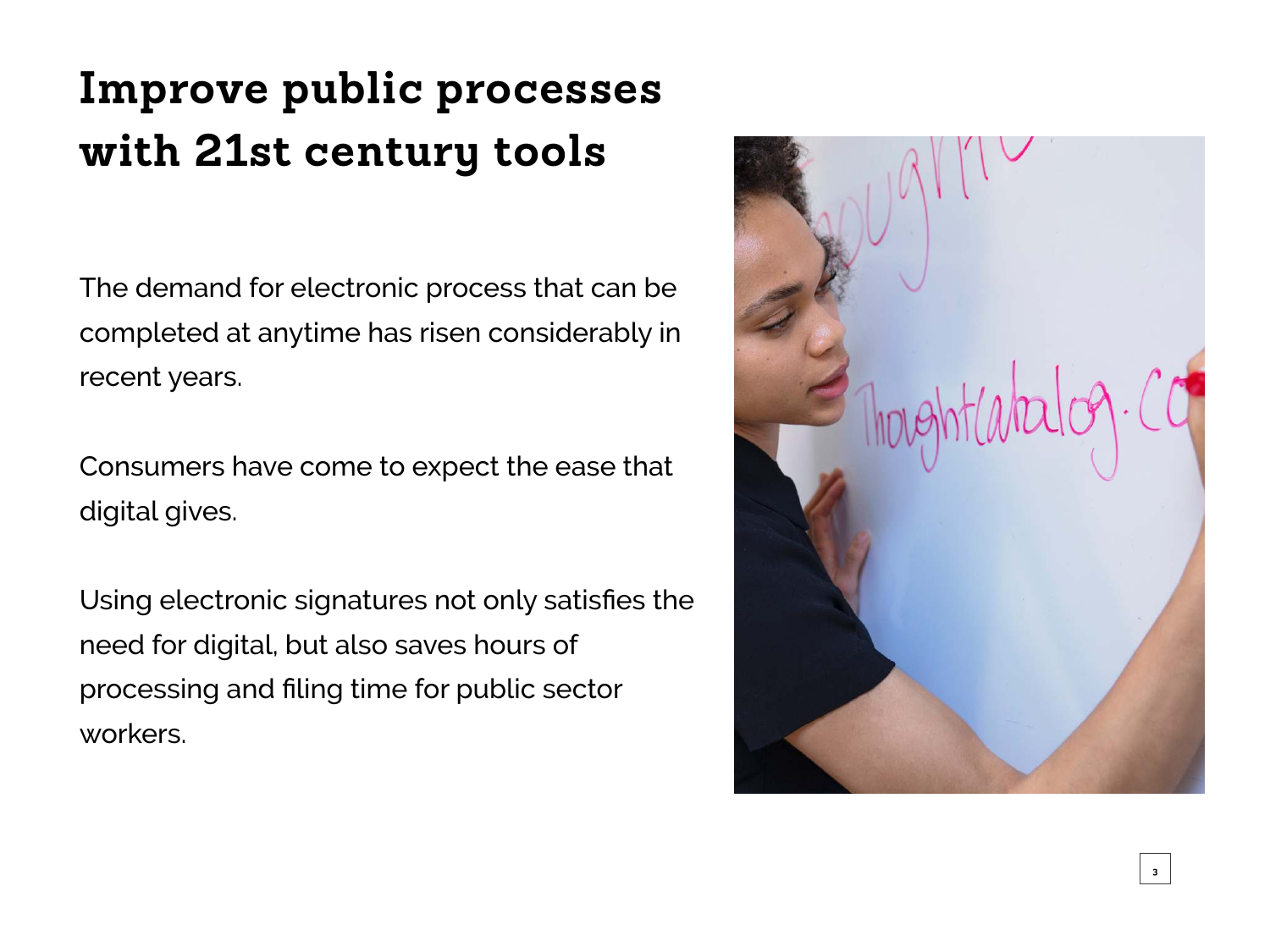#### **'Go Digital' for less**

Tight budgets can mean compromise, but Signable's plans offer more features at no extra cost, than any other provider.

Our prices are among the most competitive and include personal account management for all monthly and annual plans.

We also have flexible credit allocation to allow for bulk one-off sending that won't break the bank.

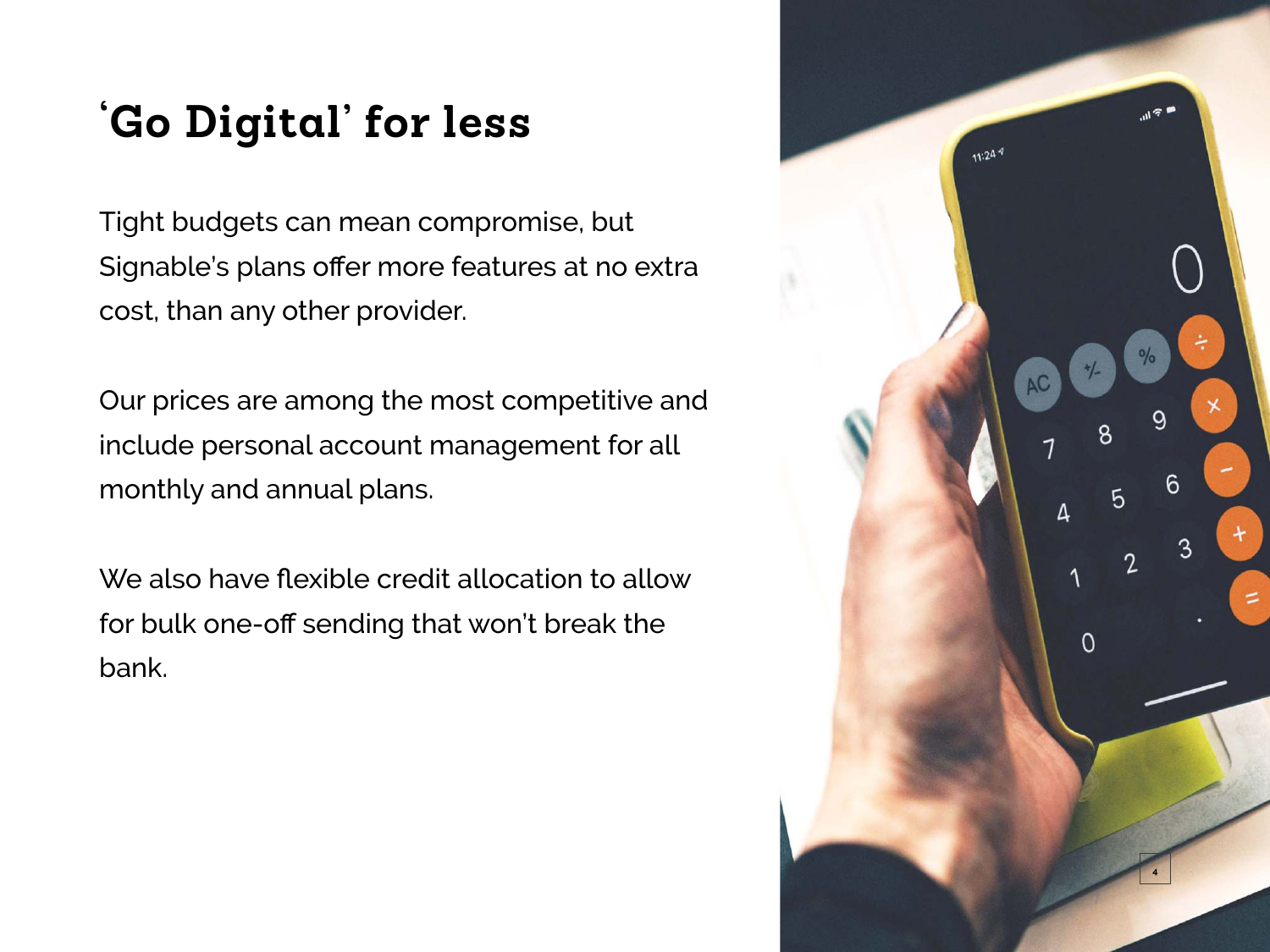### **Increased security & privacy of documents**

Paper documents can be tricky to keep secure and private. Electronic documents signed with Signable are timestamped and authenticated with an audit trail present on each document sent. This means signing is far safer and secure.

Our platform is fully SSL Encrypted and we offer password protection for no extra cost, so sensitive information will stay confidential.

Signable can help improve your compliance stance by giving greater visibility into who has – and has not – signed important documents. We automatically store documents in either our encrypted cloud, or your provider of choice (Google Drive, Dropbox etc).



**5**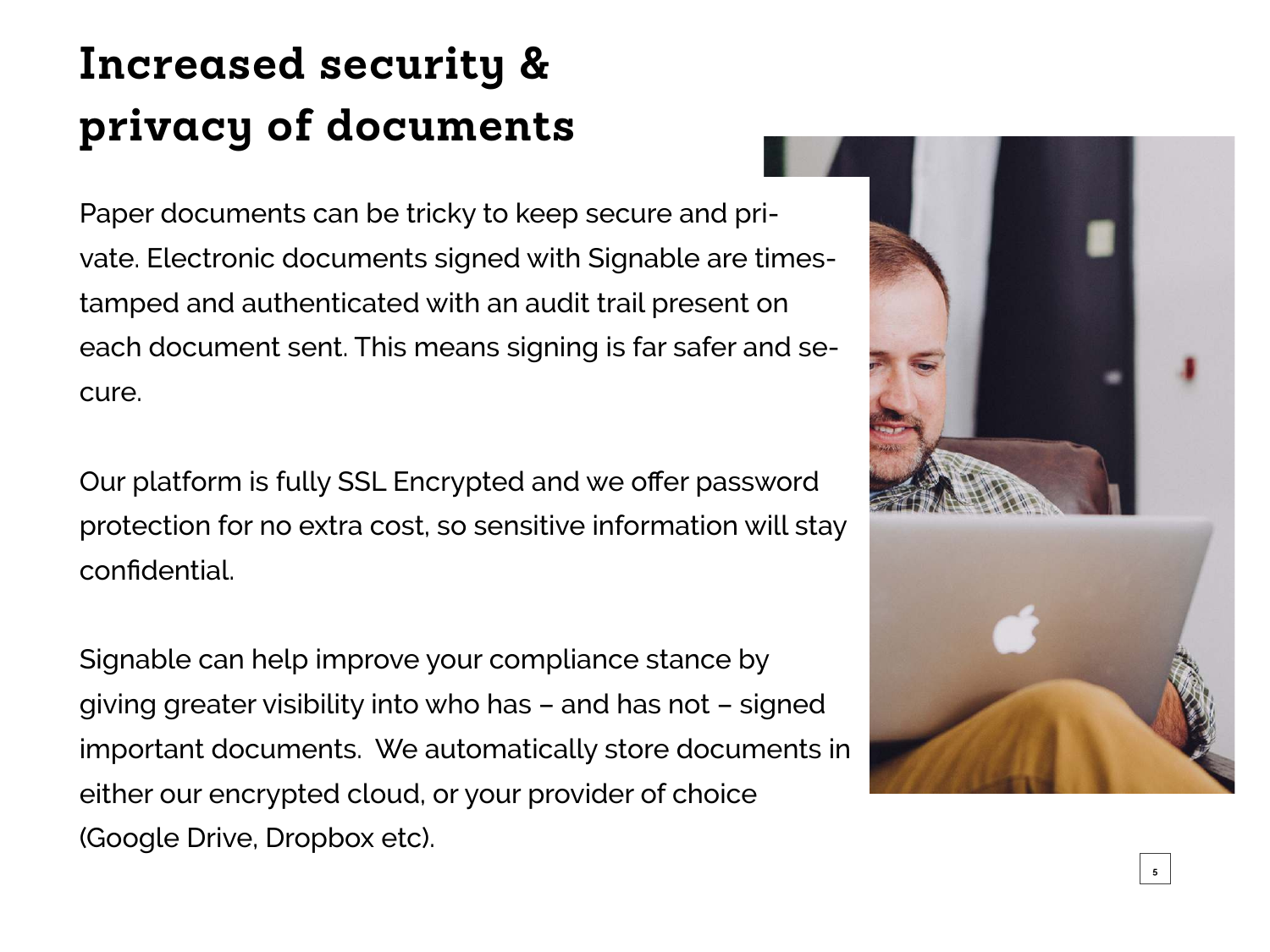#### **Banish paperwork overloads**

The public sector is full of internal documents that require signatures, like employee contracts, travel documents, financial services and more.

These documents often have to pass multiple hands and contain multiple signatures.

Signable streamlines every process, whether it's internal or external. You'll be able to track every document sent and automatically send reminders to anyone who's not signed yet.

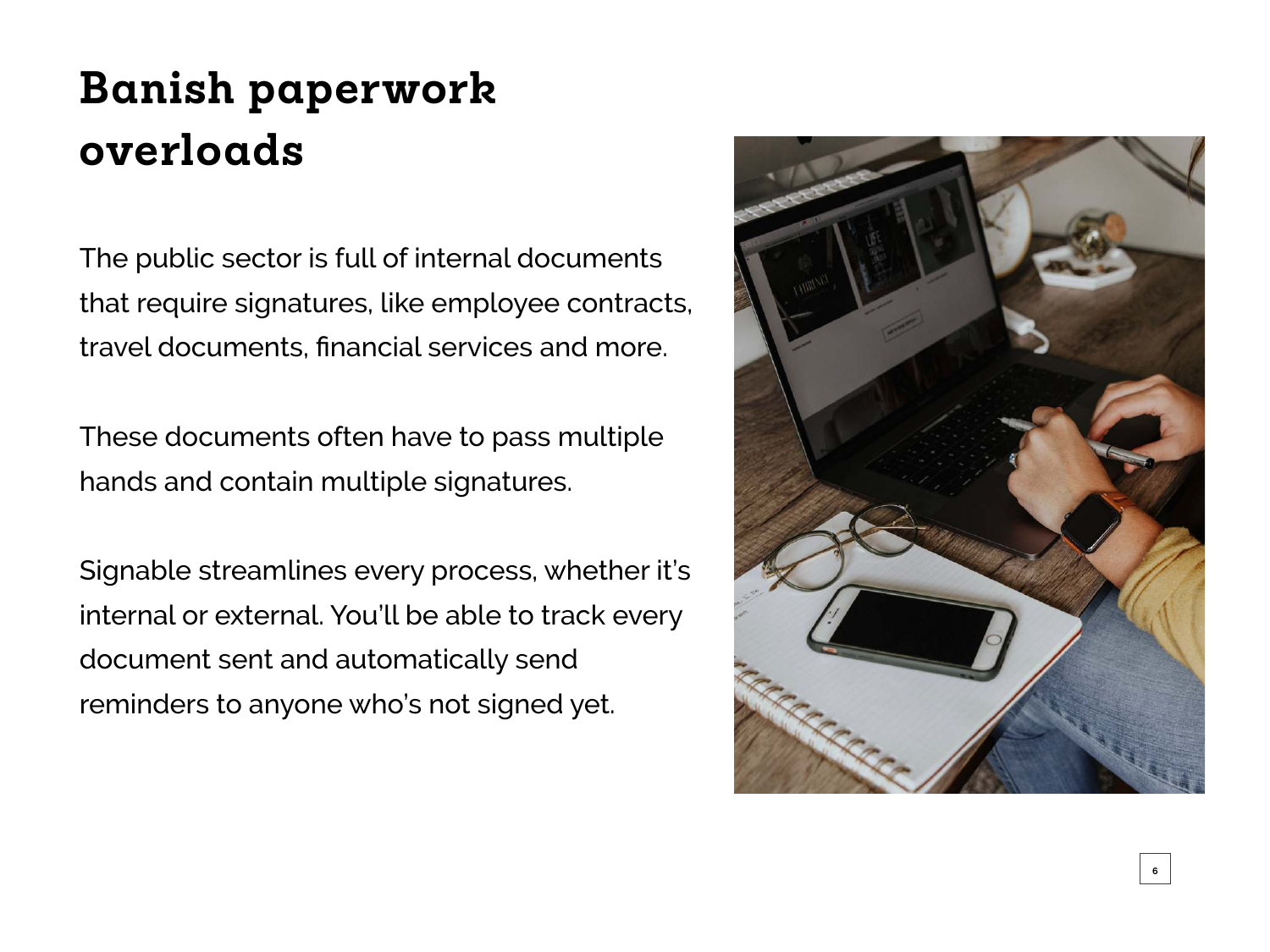#### **Sign anywhere**

The future is mobile! Signable allows you and your constituents to sign wherever and on whatever device, mobile, tablet, laptop and in person.

Our progressive web app means you can manage, send and sign your documents from your iphone or andriod.

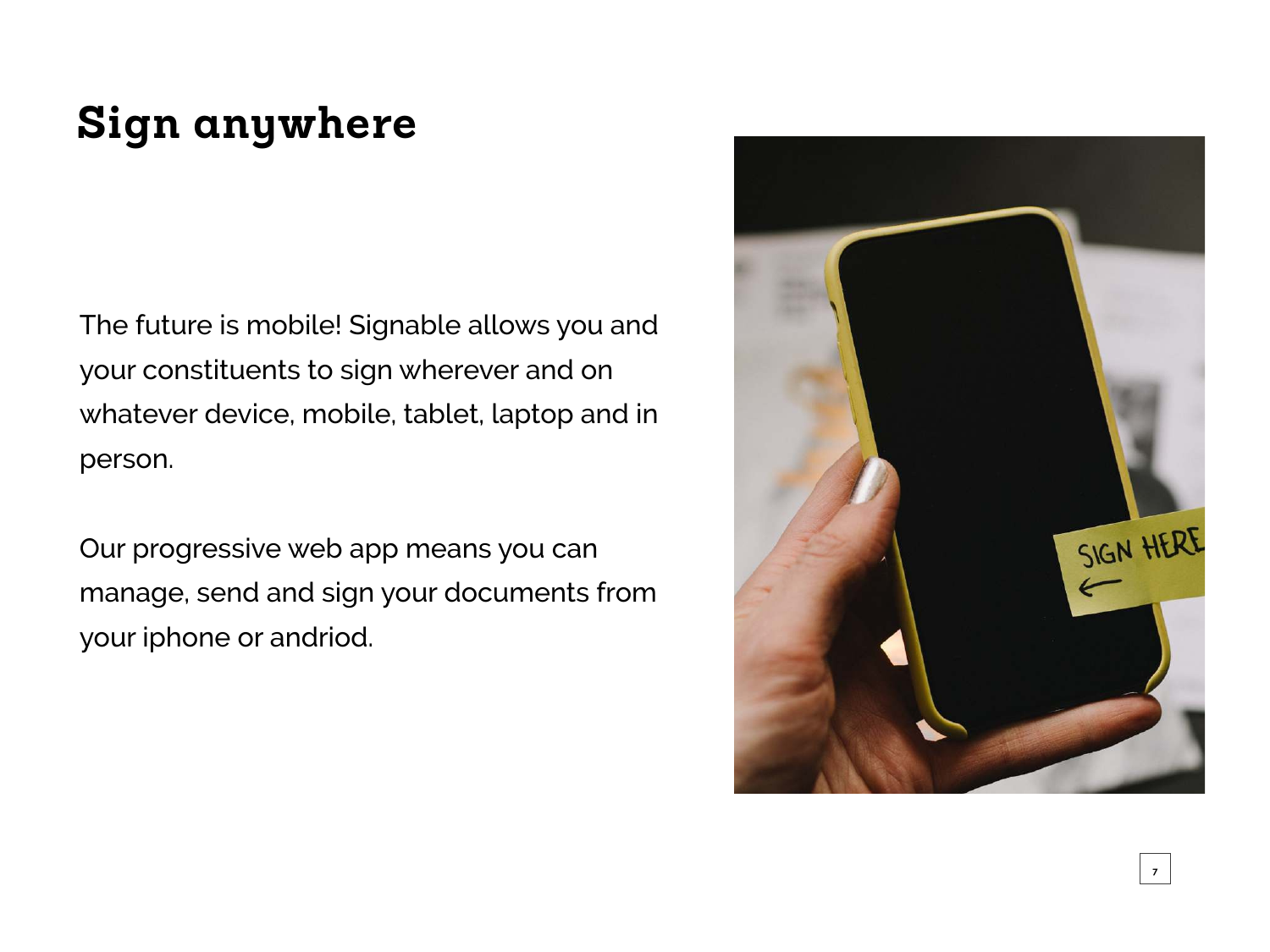## **We're already helping these customers...**